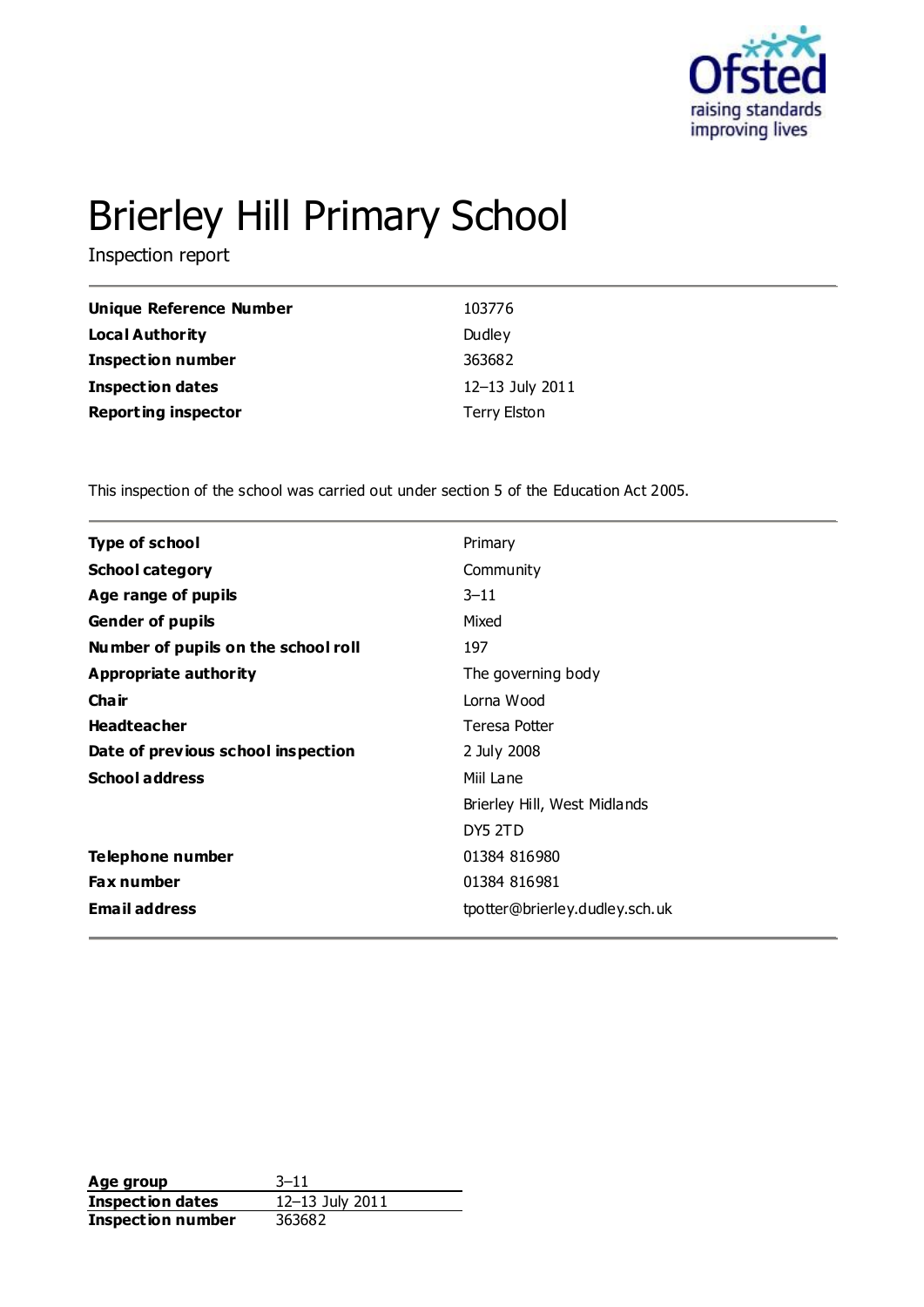The Office for Standards in Education, Children's Services and Skills (Ofsted) regulates and inspects to achieve excellence in the care of children and young people, and in education and skills for learners of all ages. It regulates and inspects childcare and children's social care, and inspects the Children and Family Court Advisory Support Service (Cafcass), schools, colleges, initial teacher training, work-based learning and skills training, adult and community learning, and education and training in prisons and other secure establishments. It assesses council children's services, and inspects services for looked after children, safeguarding and child protection.

Further copies of this report are obtainable from the school. Under the Education Act 2005, the school must provide a copy of this report free of charge to certain categories of people. A charge not exceeding the full cost of reproduction may be made for any other copies supplied.

If you would like a copy of this document in a different format, such as large print or Braille, please telephone 0300 123 4234, or email **[enquiries@ofsted.gov.uk](mailto:enquiries@ofsted.gov.uk)**.

You may copy all or parts of this document for non-commercial educational purposes, as long as you give details of the source and date of publication and do not alter the documentation in any way.

To receive regular email alerts about new publications, including survey reports and school inspection reports, please visit our website and go to 'Subscribe'.

Royal Exchange Buildings St Ann's Square Manchester M2 7LA T: 0300 123 4234 Textphone: 0161 618 8524 E: **[enquiries@ofsted.gov.uk](mailto:enquiries@ofsted.gov.uk)**

W: **[www.ofsted.gov.uk](http://www.ofsted.gov.uk/)**

© Crown copyright 2011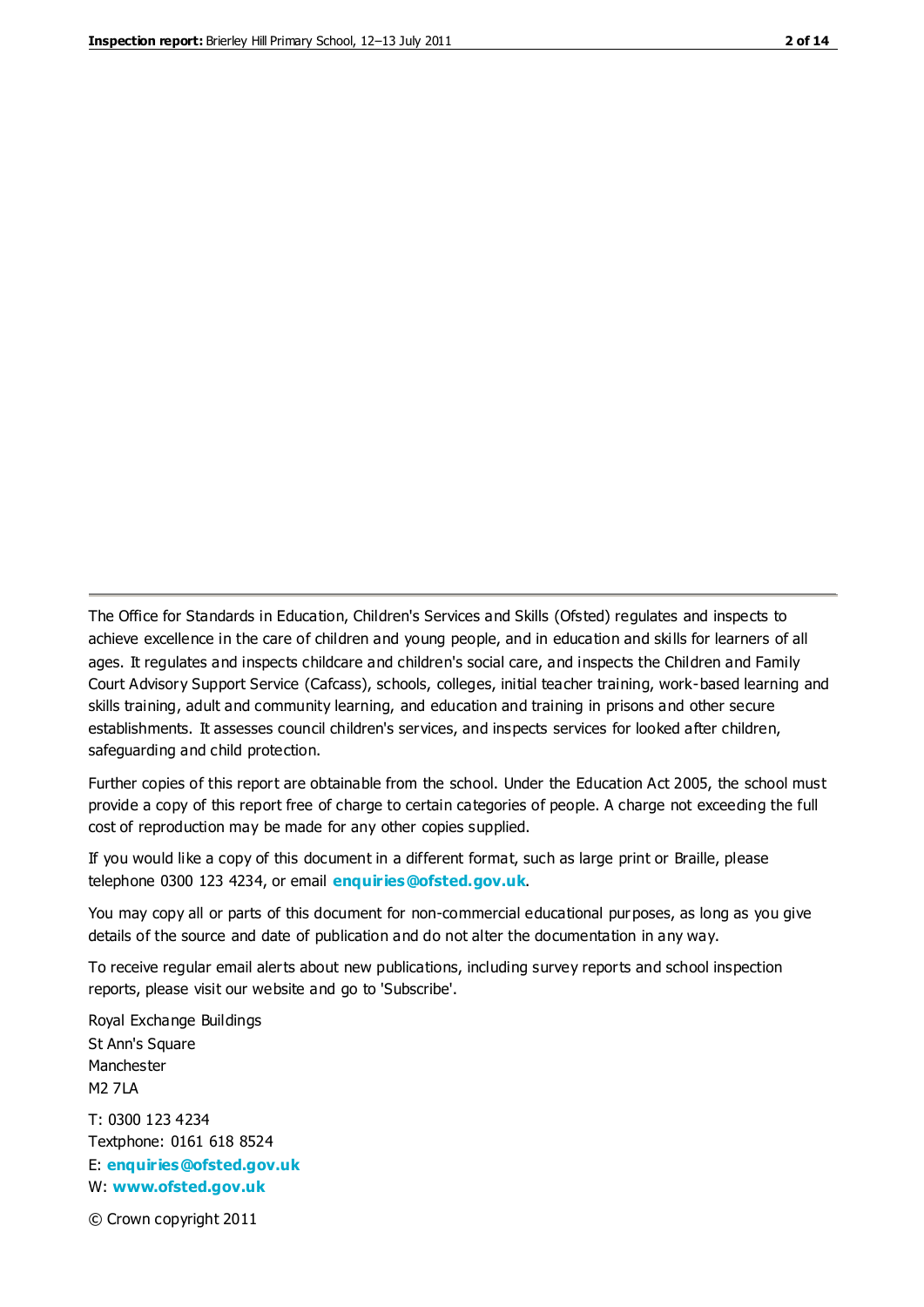# **Introduction**

This inspection was carried out by three additional inspectors. The inspectors observed all nine teachers and visited 17 lessons. They held meetings with the governing body, staff and groups of pupils. The inspection team observed the school's work and looked at the tracking of pupils' progress, curricular planning documents, examples of the ways the school promotes community cohesion, evidence of the school's lesson observations and information from questionnaires completed by pupils, staff and 37 parents and carers.

The inspection team looked in detail at a number of key areas.

- $\blacksquare$  How effectively does the teaching and curricular provision promote good progress in writing?
- Are the teaching and learning good in each key stage?
- $\blacksquare$  How well does the school give pupils a thorough awareness of different faiths and cultures?
- $\blacksquare$  Is the school doing all it can to improve attendance?

# **Information about the school**

This is a smaller than average primary school where the proportion of pupils with special educational needs and/or disabilities, including those with a statement of special educational needs, is above average. The proportion of pupils who speak English as an additional language is also higher than most schools as is the number known to be eligible for free school meals. Compared with national figures, the number of pupils entering and leaving part way through their education is high. The school has recently gained a number of national awards. There are child care facilities before and after school run by the governing body.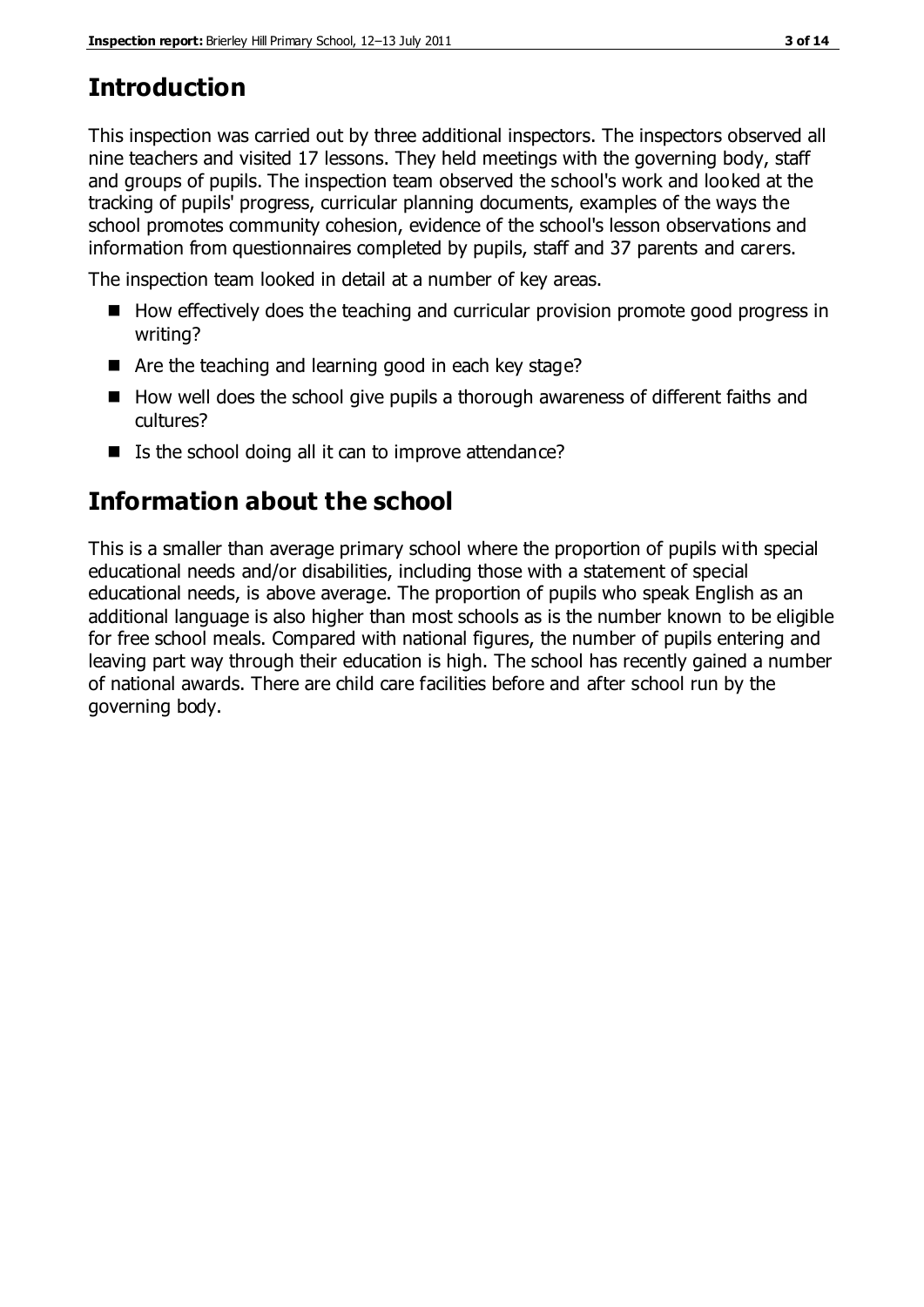**Inspection grades: 1 is outstanding, 2 is good, 3 is satisfactory, and 4 is inadequate** Please turn to the glossary for a description of the grades and inspection terms

# **Inspection judgements**

| Overall effectiveness: how good is the school? |  |
|------------------------------------------------|--|
|                                                |  |

## **The school's capacity for sustained improvement 2**

## **Main findings**

This is a good school that has a justifiably high reputation in the local community. Parents and carers are pleased with the provision and their children's achievements. One parent/carer, typical of many, commented: 'Teachers put great effort into their teaching and extra-curricular activities to ensure my children get a good, well-rounded education'. Pupils enjoy school and make good progress so that attainment is broadly average by Year 2 and Year 6. Their writing skills, however, lag a little behind those in reading and mathematics throughout the school. This is because they are not always given enough time to write in lessons and the expectations of the quality of their writing are not always high enough in subjects such as science and history. Pupils concentrate well in lessons and try hard to improve their work. They have a good awareness of how to live healthy lives and explain clearly why they choose the healthy options at lunchtime. The school council reinforces this by encouraging all pupils to bring healthy snacks rather than sweets. Attendance rates are broadly average and improving as a result of rigorous work by the school to discourage unnecessary absences.

Pupils are given many opportunities to reflect deeply on issues and those in Year 5 wrote moving accounts of the plight of Jewish people during the holocaust. The staff apply the systems for encouraging good behaviour consistently so that pupils behave well. Acts of bullying or any form of racism are rare. Pupils learn something about different faiths and cultures, but there are too few global links or visits to different places of worship to give them a thorough awareness of others in the world live and pray.

The teaching and learning are good in both key stages. Pupils speak highly of their teachers who they describe as 'friendly', 'helpful' and 'always there to help them when they find things difficult'. A strength in many lessons is the way teachers make a point of always valuing pupils' contributions in class and this gives them the confidence to tackle challenging tasks. Teachers explain new concepts well and ask probing questions to make pupils think carefully. They have developed a good curriculum centred around themes, such as the history of medicine and the Second World War, that capture pupils' interest. A wide range of popular clubs at lunchtime and after school enrich the curriculum and improve pupils' skills in areas such as sport and music.

Parents and carers are right to feel adults care for their children well. Pupils feel safe, know who to turn to if they have concerns and appreciate the way the rules to encourage good behaviour are applied fairly and consistently.

The school has made good progress since the previous inspection particularly in the checking of pupils' progress and their attainment in mathematics and English, including writing although there is still improvement to be made in this. The headteacher leads with high expectations of all members of the school community and is supported well by other leaders. The leaders show a good awareness of the school's effectiveness based upon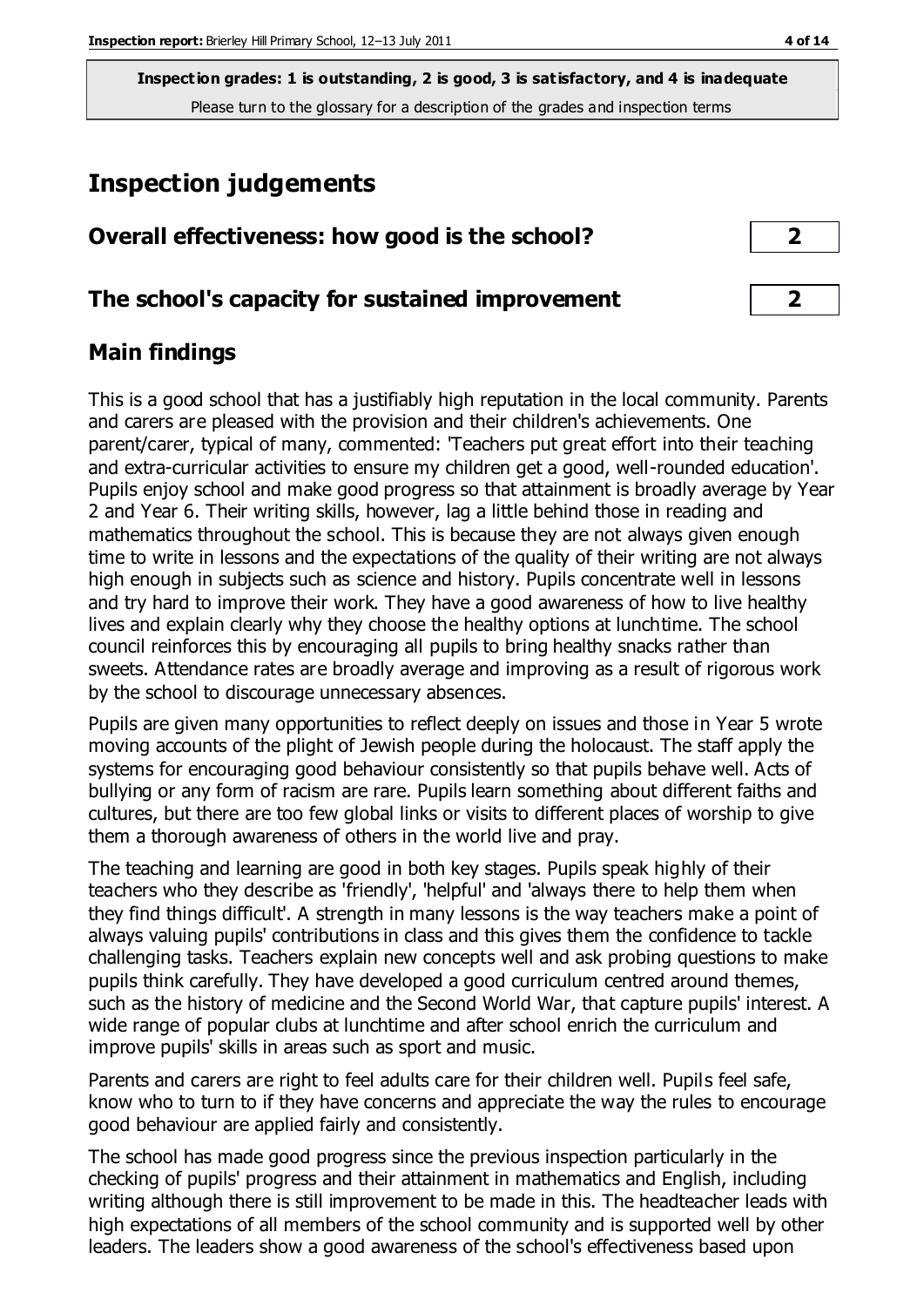**Inspection grades: 1 is outstanding, 2 is good, 3 is satisfactory, and 4 is inadequate** Please turn to the glossary for a description of the grades and inspection terms

detailed tracking of the progress of all groups of pupils. They work effectively to rectify weakness and new measures to improve writing skills are beginning to bear fruit. The school has a good capacity to improve further.

# **What does the school need to do to improve further?**

- Raise attainment in writing to the levels reached in reading and mathematics by:
	- $-$  giving pupils more time to write in lessons
	- having higher expectations of their writing in all subjects.
	- Improve the school's support for community cohesion by:
	- providing more opportunities in the curriculum for pupils to learn about different faiths and cultures
	- creating links with people and organisations outside the United Kingdom.

#### **Outcomes for individuals and groups of pupils 2**

Data from national test results and the evidence of pupils' learning in lessons show that they make good progress. In Key Stage 1, while standards are broadly average, those in writing are a little below those in reading and mathematics. Pupils enjoy reading, and many read for pleasure at home and school. They do well in mathematics because teachers give them many opportunities to use their number skills to solve problems. This was seen to good effect when Year 2 pupils calculated the total number of Aliens' eyes if they have seven each. They use exciting words to make stories interesting for the reader but their weak spelling and punctuation sometimes affects the quality of their work. In Key Stage 2, pupils make good progress in reading and scan information on computers quickly to gain information. Their mathematical skills develop well and the vast majority are confident calculating quickly in their head and solving complex problems. Again, writing is the weaker subject. While pupils have some good ideas for their writing they often write too little in a lesson because they are given too little time. Their work is sometimes careless when writing in subjects other than English leading to errors in spelling and punctuation.

Pupils with special educational needs and/or disabilities make good progress. They are supported well in class while enjoying good opportunities to work independently. Those with English as an additional language do very well and are often among the highest attaining pupils by the time they reach Year 6. Pupils entering the school at other than usual times make good progress because of the good systems to assess their needs and the effective support for them in class.

Pupils' good personal development makes an important contribution to their academic progress. They consider carefully how their actions affect others and are quick to help those who are lonely or upset. Even younger ones show a good awareness of the potential hazards of fire, busy roads and unsupervised use of the internet. Pupils of all ages enjoy taking responsibility and do it well. For example, the eco-warriors do much to make other pupils aware of the need to recycle waste and conserve natural resources. Pupils are proud of their local community and are often praised for their musical performances to nearby homes for the elderly and enthusiastic support for charities.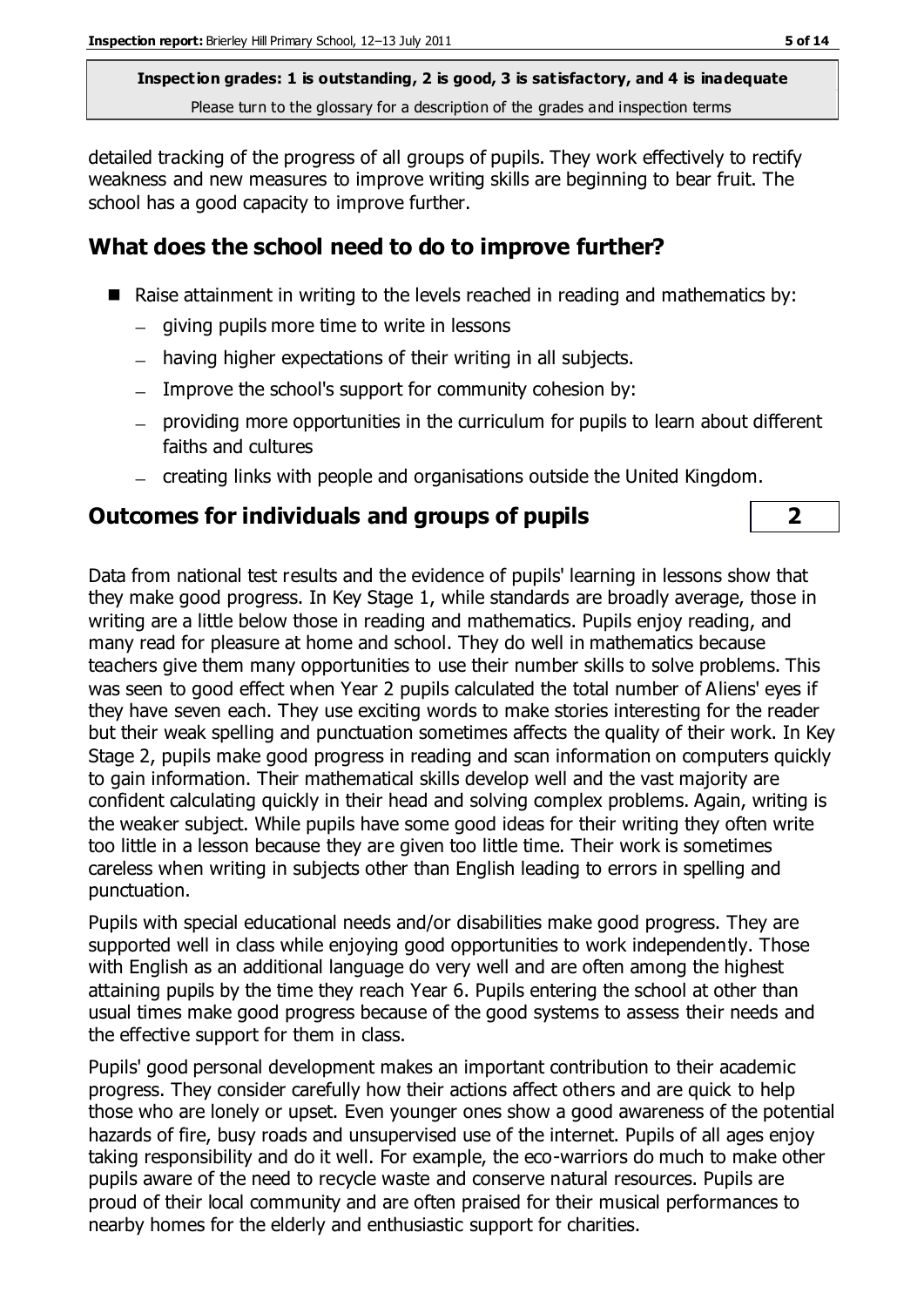These are the grades for pupils' outcomes

#### **Inspection grades: 1 is outstanding, 2 is good, 3 is satisfactory, and 4 is inadequate**

Please turn to the glossary for a description of the grades and inspection terms

| Pupils' achievement and the extent to which they enjoy their learning                                                     | $\overline{\mathbf{2}}$ |
|---------------------------------------------------------------------------------------------------------------------------|-------------------------|
| Taking into account:<br>Pupils' attainment <sup>1</sup>                                                                   | 3                       |
| The quality of pupils' learning and their progress                                                                        | 2                       |
| The quality of learning for pupils with special educational needs and/or disabilities<br>and their progress               | $\mathcal{P}$           |
| The extent to which pupils feel safe                                                                                      | $\overline{\mathbf{2}}$ |
| Pupils' behaviour                                                                                                         | 2                       |
| The extent to which pupils adopt healthy lifestyles                                                                       | $\overline{\mathbf{2}}$ |
| The extent to which pupils contribute to the school and wider community                                                   | $\mathbf{2}$            |
| The extent to which pupils develop workplace and other skills that will contribute to<br>their future economic well-being |                         |
| Taking into account:<br>Pupils' attendance <sup>1</sup>                                                                   | 3                       |
| The extent of pupils' spiritual, moral, social and cultural development                                                   |                         |

<sup>1</sup> The grades for attainment and attendance are: 1 is high; 2 is above average; 3 is broadly average; and 4 is low

#### **How effective is the provision?**

In many lessons, teachers make learning fun by giving pupils plenty of practical activities and opportunities to discuss their work with their 'talking partner'. Teachers show a good knowledge of subjects and explain new work clearly. They make it clear what learning is expected by the end and revisit these goals throughout the lesson to ensure pupils know how well they are doing. In the very few lessons where progress in learning is satisfactory rather than good, teachers talk for too long and give pupils too little time to work independently at their own pace. This is particularly the case in writing. Teaching assistants make an important contribution to lessons, particularly by supporting lower attaining pupils and giving them confidence to answer questions.

The teachers make detailed assessment of pupils' progress and use these well to plan future work. They mark pupils' books diligently and provide helpful comments to help them improve.

The school has recently developed a curriculum that links subjects together in order to make learning more interesting. Pupils enjoy this approach and say how much it encourages them to do their own research at home. There are good opportunities for pupils to use their literacy and numeracy skills in the topics, but expectations of written work are not always as high in other subjects as they are in English. The well planned personal, social and health education provision ensures that pupils gain a good awareness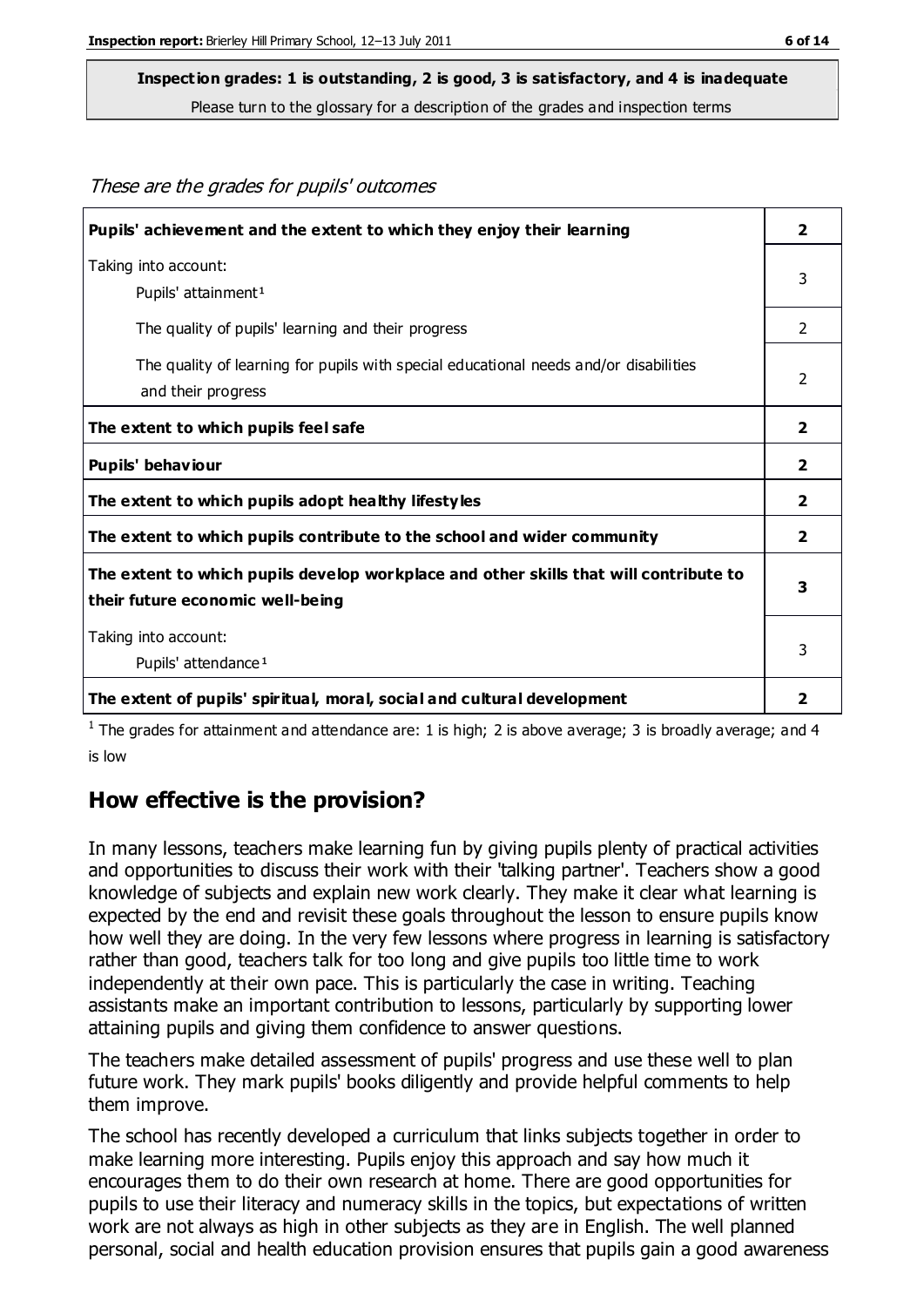#### **Inspection grades: 1 is outstanding, 2 is good, 3 is satisfactory, and 4 is inadequate** Please turn to the glossary for a description of the grades and inspection terms

of health and safety issues and learn the importance of understanding other's feelings. A wide range of visits and visitors enrich the curriculum and help to make the themes come to life. For example, pupils visited a nearby space centre to enhance their work on the 'From Beyond' topic. There are, however, no visits to places of worship apart from the local Christian church.

Parents and carers are right to feel the school provides good care and support for their children. They appreciate the way staff know their children so well and are always there if any individual needs support. Care provision before and after school is managed well and provides a good range of safe and stimulating activities. Pupils whose circumstances make them vulnerable benefit from sensitive support both from the school and from outside professionals and flourish as a result. The school has extensive systems to help new pupils settle in and they soon feel part of the school community.

These are the grades for the quality of provision

| The quality of teaching                                                                                    |  |
|------------------------------------------------------------------------------------------------------------|--|
| Taking into account:<br>The use of assessment to support learning                                          |  |
| The extent to which the curriculum meets pupils' needs, including, where relevant,<br>through partnerships |  |
| The effectiveness of care, guidance and support                                                            |  |

## **How effective are leadership and management?**

The headteacher is a good leader and respected highly by all members of the school. She works successfully with other senior staff to tackle discrimination of any kind and provide equal opportunities for all pupils to achieve well. This explains why this is a happy school where all feel safe and valued. The headteacher has helped create a strong sense of teamwork among staff so that expectations of pupils' work and behaviour are consistently high. The good partnerships with parents and carers means they play an important part in their children's learning. The leaders analyse pupils' performance rigorously and use the school's development plan effectively to drive improvement and work towards ambitious targets. Leaders evaluate the quality of teaching and learning regularly and give teachers clear guidance on how to improve their work. Systems to safeguard and protect pupils are robust and staff benefit from good, regular training to ensure their knowledge is up to date. The school benefits from effective partnerships with other schools and local organisations that do much to enhance provision for English, mathematics, sport and music.

In order to promote community cohesion, the school has created strong links with the local community and with a contrasting school in the United Kingdom. However, there are few links with organisations farther afield to give pupils a thorough, first-hand awareness of how other people in the world live and worship. The governing body supports the school well. It plays an important role in evaluating the provision and is not afraid to hold the leaders to account.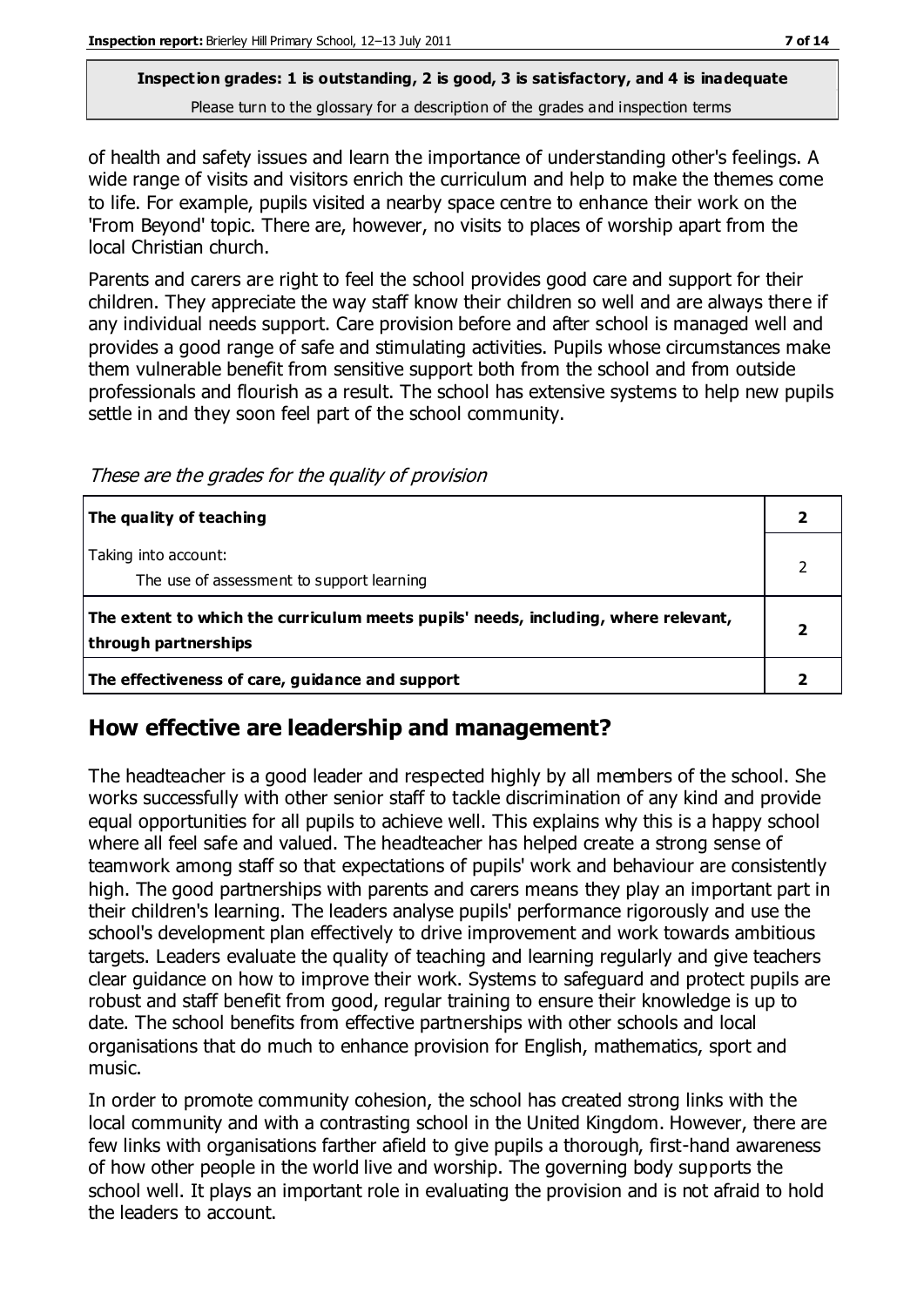**Inspection grades: 1 is outstanding, 2 is good, 3 is satisfactory, and 4 is inadequate**

Please turn to the glossary for a description of the grades and inspection terms

These are the grades for leadership and management

| The effectiveness of leadership and management in embedding ambition and driving<br>improvement                                                                  |                         |
|------------------------------------------------------------------------------------------------------------------------------------------------------------------|-------------------------|
| Taking into account:<br>The leadership and management of teaching and learning                                                                                   | 2                       |
| The effectiveness of the governing body in challenging and supporting the<br>school so that weaknesses are tackled decisively and statutory responsibilities met | $\overline{2}$          |
| The effectiveness of the school's engagement with parents and carers                                                                                             | 2                       |
| The effectiveness of partnerships in promoting learning and well-being                                                                                           | $\mathbf{2}$            |
| The effectiveness with which the school promotes equality of opportunity and tackles<br>discrimination                                                           | $\overline{\mathbf{2}}$ |
| The effectiveness of safeguarding procedures                                                                                                                     | 2                       |
| The effectiveness with which the school promotes community cohesion                                                                                              | 3                       |
| The effectiveness with which the school deploys resources to achieve value for money                                                                             | 2                       |

### **Early Years Foundation Stage**

The provision for children in the Early Years Foundation Stage is good. Children's skills and knowledge when they enter the nursery class are much lower than those typical of their ages. The consistently good teaching ensures children make good progress in all areas of learning. Nevertheless, their language and mathematical skills are below those typical of their ages by the time they leave the Reception class. Parents and carers say how much the comprehensive induction procedures help their children settle quickly into the Nursery. Children choose happily from the range of activities on offer, enjoying word building games as much as selling imaginary ice cream in the outdoor shop. The adults observe children's learning and development carefully and make detailed written and photographic records of their achievements. The curriculum is planned well so that the children have a good balance of activities they choose for themselves and those directed by the teacher. They enjoy many opportunities to use the excellent outside area to work and play.

Children make particularly good progress in their personal, social and emotional development. Adults encourage them to think for themselves and they quickly become confident and independent learners. Children behave well although those in the Nursery sometimes find it hard to remember rules such as putting their hands up rather than calling out. The provision is led and managed well with a good awareness of how it can be improved. For example, the staff are currently working on using their assessments to provide even better links to the next steps in children's learning.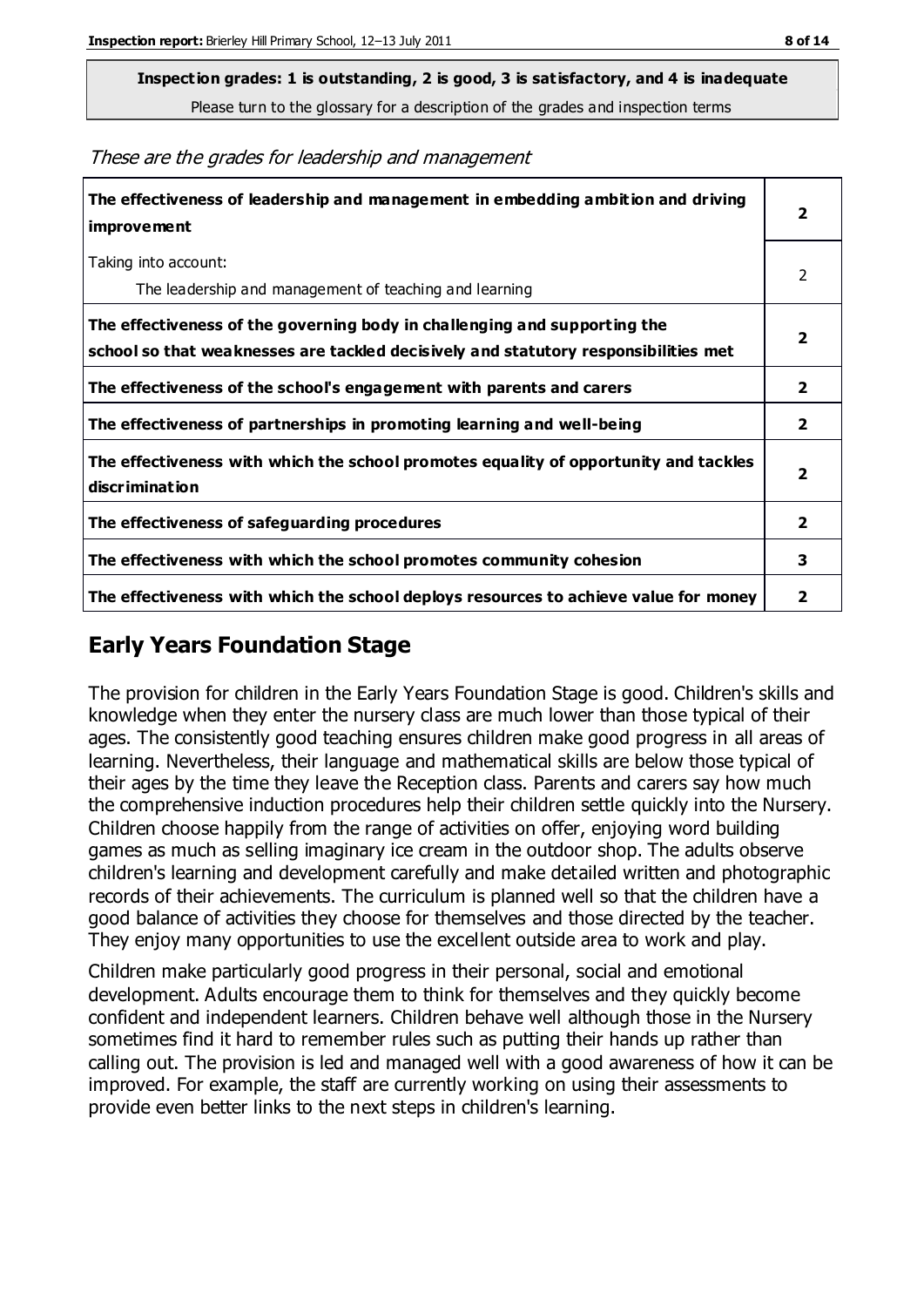**Inspection grades: 1 is outstanding, 2 is good, 3 is satisfactory, and 4 is inadequate**

Please turn to the glossary for a description of the grades and inspection terms

These are the grades for the Early Years Foundation Stage

| Overall effectiveness of the Early Years Foundation Stage                             |  |
|---------------------------------------------------------------------------------------|--|
| Taking into account:<br>Outcomes for children in the Early Years Foundation Stage     |  |
| The quality of provision in the Early Years Foundation Stage                          |  |
| The effectiveness of leadership and management of the Early Years Foundation<br>Stage |  |

## **Views of parents and carers**

The number of parents and carers who completed the questionnaire is lower than is usual for a primary school this size. Their views are very positive. The vast majority appreciate the way their children enjoy school, feel safe and learn how to live healthy lives. They feel well-informed about their children's progress and always feel welcome in school. They believe the school is well led and that their children are making good progress. All of those who responded say that the teaching and learning are good. Inspectors agree with their views on these issues. A small minority feel that the school does not deal with unacceptable behaviour well but inspectors found no evidence of this.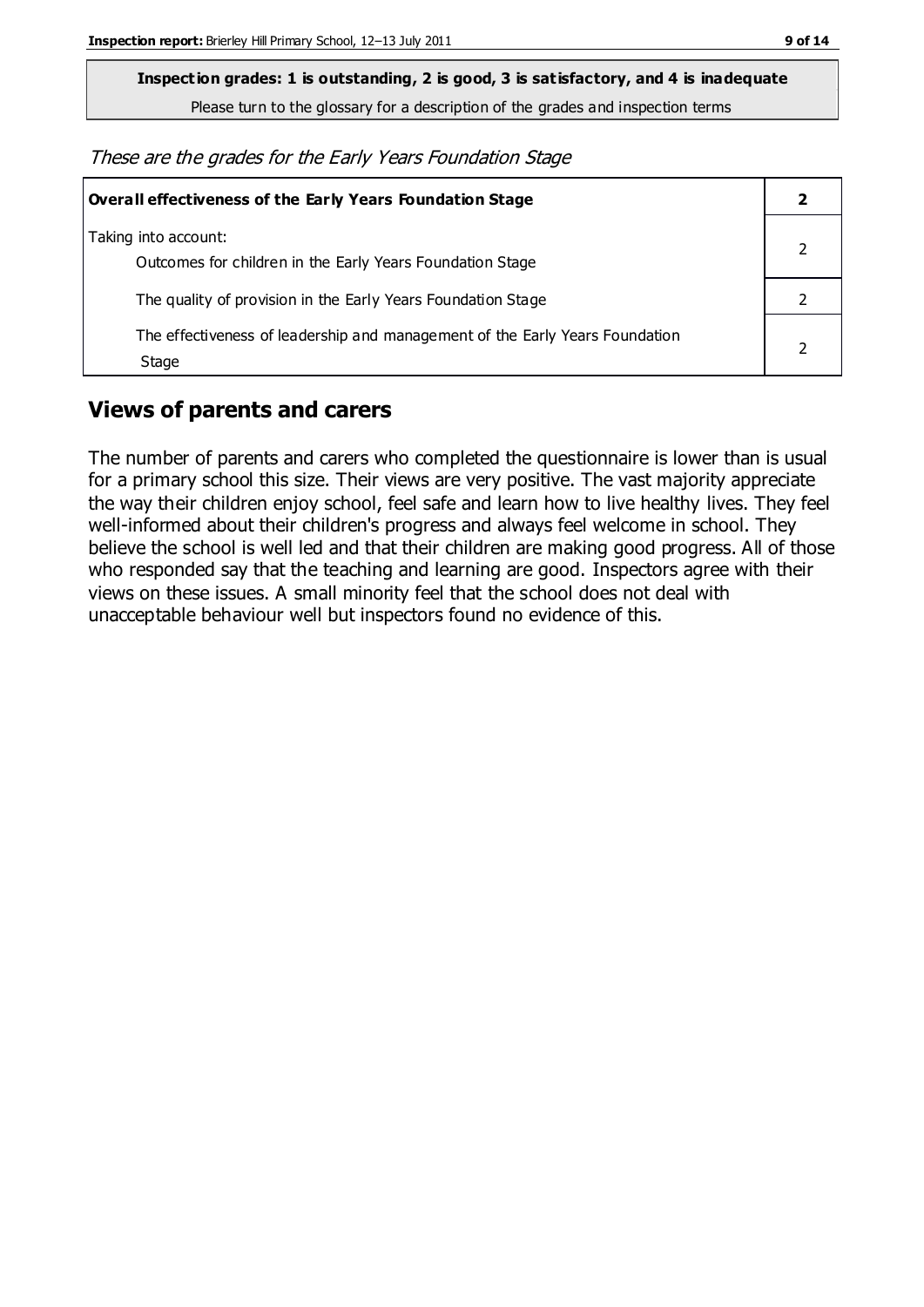#### **Responses from parents and carers to Ofsted's questionnaire**

Ofsted invited all the registered parents and carers of pupils registered at Brierley Hill Primary School to complete a questionnaire about their views of the school.

In the questionnaire, parents and carers were asked to record how strongly they agreed with 13 statements about the school. The inspection team received 37 completed questionnaires by the end of the on-site inspection. In total, there are 197 pupils registered at the school.

| <b>Statements</b>                                                                                                                                                                                                                                       | <b>Strongly</b><br>agree |               |              | <b>Agree</b>  |              | <b>Disagree</b> |              | <b>Strongly</b><br>disagree |
|---------------------------------------------------------------------------------------------------------------------------------------------------------------------------------------------------------------------------------------------------------|--------------------------|---------------|--------------|---------------|--------------|-----------------|--------------|-----------------------------|
|                                                                                                                                                                                                                                                         | <b>Total</b>             | $\frac{0}{0}$ | <b>Total</b> | $\frac{0}{0}$ | <b>Total</b> | $\frac{0}{0}$   | <b>Total</b> | $\frac{0}{0}$               |
| My child enjoys school                                                                                                                                                                                                                                  | 26                       | 70            | 11           | 30            | 0            | 0               | 0            | $\mathbf 0$                 |
| The school keeps my child<br>safe                                                                                                                                                                                                                       | 31                       | 84            | 6            | 16            | 0            | 0               | $\mathbf 0$  | $\mathbf 0$                 |
| My school informs me about<br>my child's progress                                                                                                                                                                                                       | 28                       | 76            | 9            | 24            | 0            | 0               | $\mathbf 0$  | $\mathbf 0$                 |
| My child is making enough<br>progress at this school                                                                                                                                                                                                    | 21                       | 57            | 16           | 43            | 0            | 0               | 0            | $\mathbf 0$                 |
| The teaching is good at this<br>school                                                                                                                                                                                                                  | 25                       | 68            | 12           | 32            | 0            | 0               | $\mathbf 0$  | $\mathbf 0$                 |
| The school helps me to<br>support my child's learning                                                                                                                                                                                                   | 23                       | 62            | 14           | 38            | 0            | 0               | $\mathbf 0$  | $\mathbf 0$                 |
| The school helps my child to<br>have a healthy lifestyle                                                                                                                                                                                                | 24                       | 65            | 13           | 35            | 0            | $\mathbf 0$     | $\mathbf 0$  | $\mathbf 0$                 |
| The school makes sure that<br>my child is well prepared for<br>the future (for example<br>changing year group,<br>changing school, and for<br>children who are finishing<br>school, entering further or<br>higher education, or entering<br>employment) | 23                       | 62            | 14           | 38            | $\mathbf 0$  | $\mathbf{0}$    | $\mathbf 0$  | $\mathbf 0$                 |
| The school meets my child's<br>particular needs                                                                                                                                                                                                         | 23                       | 62            | 14           | 38            | 0            | 0               | $\mathbf 0$  | $\mathbf 0$                 |
| The school deals effectively<br>with unacceptable behaviour                                                                                                                                                                                             | 18                       | 49            | 12           | 32            | 6            | 16              | 0            | 0                           |
| The school takes account of<br>my suggestions and concerns                                                                                                                                                                                              | 22                       | 59            | 14           | 38            | 1            | 3               | 0            | 0                           |
| The school is led and<br>managed effectively                                                                                                                                                                                                            | 25                       | 68            | 11           | 30            | $\mathbf 0$  | $\mathbf 0$     | $\mathbf 0$  | $\mathbf 0$                 |
| Overall, I am happy with my<br>child's experience at this<br>school                                                                                                                                                                                     | 28                       | 76            | 9            | 24            | $\pmb{0}$    | $\mathbf 0$     | $\mathbf 0$  | $\mathbf 0$                 |

The table above summarises the responses that parents and carers made to each statement. The percentages indicate the proportion of parents and carers giving that response out of the total number of completed questionnaires. Where one or more parents and carers chose not to answer a particular question, the percentages will not add up to 100%.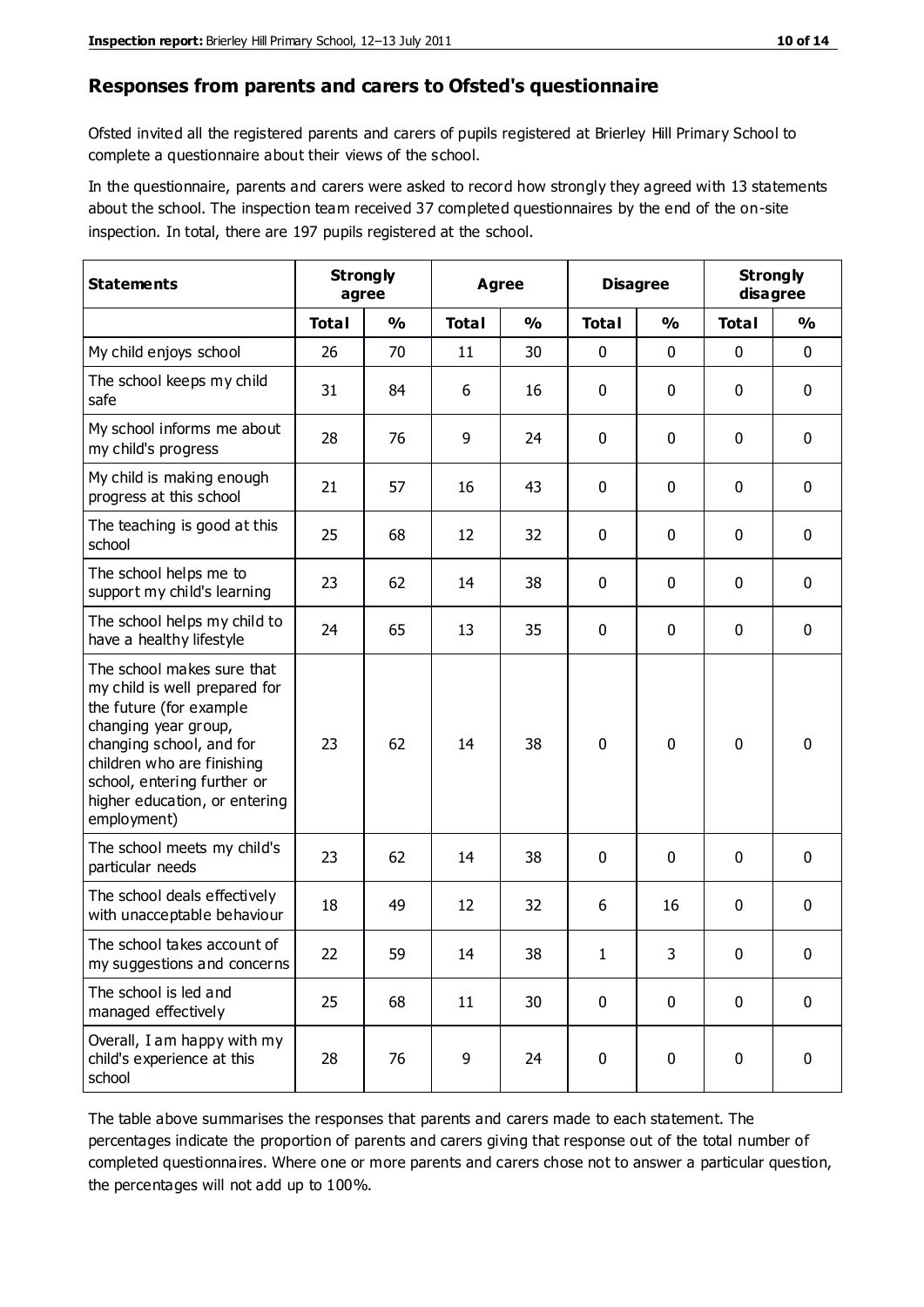# **Glossary**

| Grade   | <b>Judgement</b> | <b>Description</b>                                                                                                                                                                                                            |
|---------|------------------|-------------------------------------------------------------------------------------------------------------------------------------------------------------------------------------------------------------------------------|
| Grade 1 | Outstanding      | These features are highly effective. An outstanding school<br>provides exceptionally well for all its pupils' needs.                                                                                                          |
| Grade 2 | Good             | These are very positive features of a school. A school that<br>is good is serving its pupils well.                                                                                                                            |
| Grade 3 | Satisfactory     | These features are of reasonable quality. A satisfactory<br>school is providing adequately for its pupils.                                                                                                                    |
| Grade 4 | Inadequate       | These features are not of an acceptable standard. An<br>inadequate school needs to make significant improvement<br>in order to meet the needs of its pupils. Ofsted inspectors<br>will make further visits until it improves. |

#### **What inspection judgements mean**

## **Overall effectiveness of schools**

|                       | Overall effectiveness judgement (percentage of schools) |      |                     |                   |
|-----------------------|---------------------------------------------------------|------|---------------------|-------------------|
| <b>Type of school</b> | <b>Outstanding</b>                                      | Good | <b>Satisfactory</b> | <b>Inadequate</b> |
| Nursery schools       | 46                                                      | 48   | 6                   |                   |
| Primary schools       | 6                                                       | 47   | 40                  | 7                 |
| Secondary schools     | 12                                                      | 39   | 38                  | 11                |
| Sixth forms           | 13                                                      | 42   | 41                  | 3                 |
| Special schools       | 28                                                      | 49   | 19                  | 4                 |
| Pupil referral units  | 14                                                      | 45   | 31                  | 10                |
| All schools           | 10                                                      | 46   | 37                  |                   |

New school inspection arrangements were introduced on 1 September 2009. This means that inspectors now make some additional judgements that were not made previously.

The data in the table above are for the period 1 September 2010 to 31 December 2010 and are consistent with the latest published official statistics about maintained school inspection outcomes (see **[www.ofsted.gov.uk](http://www.ofsted.gov.uk/)**).

The sample of schools inspected during 2010/11 was not representative of all schools nationally, as weaker schools are inspected more frequently than good or outstanding schools.

Percentages are rounded and do not always add exactly to 100.

Sixth form figures reflect the judgements made for the overall effectiveness of the sixth form in secondary schools, special schools and pupil referral units.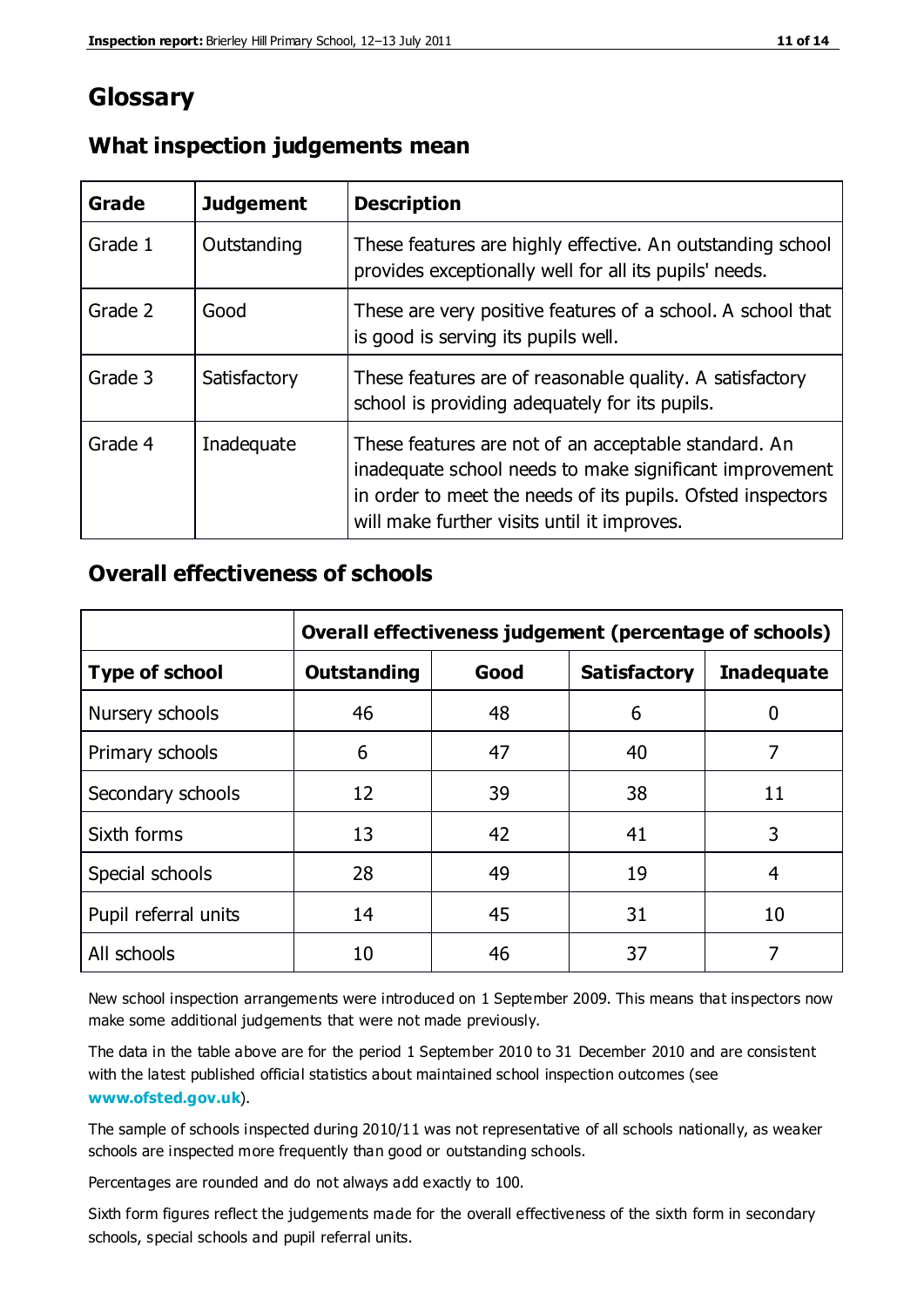# **Common terminology used by inspectors**

| Achievement:               | the progress and success of a pupil in their learning,<br>development or training.                                                                                                                                                          |  |  |
|----------------------------|---------------------------------------------------------------------------------------------------------------------------------------------------------------------------------------------------------------------------------------------|--|--|
| Attainment:                | the standard of the pupils' work shown by test and<br>examination results and in lessons.                                                                                                                                                   |  |  |
| Capacity to improve:       | the proven ability of the school to continue<br>improving. Inspectors base this judgement on what<br>the school has accomplished so far and on the quality<br>of its systems to maintain improvement.                                       |  |  |
| Leadership and management: | the contribution of all the staff with responsibilities,<br>not just the headteacher, to identifying priorities,<br>directing and motivating staff and running the school.                                                                  |  |  |
| Learning:                  | how well pupils acquire knowledge, develop their<br>understanding, learn and practise skills and are<br>developing their competence as learners.                                                                                            |  |  |
| Overall effectiveness:     | inspectors form a judgement on a school's overall<br>effectiveness based on the findings from their<br>inspection of the school. The following judgements,<br>in particular, influence what the overall effectiveness<br>judgement will be. |  |  |
|                            | The school's capacity for sustained<br>improvement.                                                                                                                                                                                         |  |  |
|                            | Outcomes for individuals and groups of pupils.                                                                                                                                                                                              |  |  |
|                            | The quality of teaching.                                                                                                                                                                                                                    |  |  |
|                            | The extent to which the curriculum meets<br>pupils' needs, including, where relevant,<br>through partnerships.                                                                                                                              |  |  |
|                            | The effectiveness of care, guidance and<br>support.                                                                                                                                                                                         |  |  |
| Progress:                  | the rate at which pupils are learning in lessons and<br>over longer periods of time. It is often measured by<br>comparing the pupils' attainment at the end of a key                                                                        |  |  |

stage with their attainment when they started.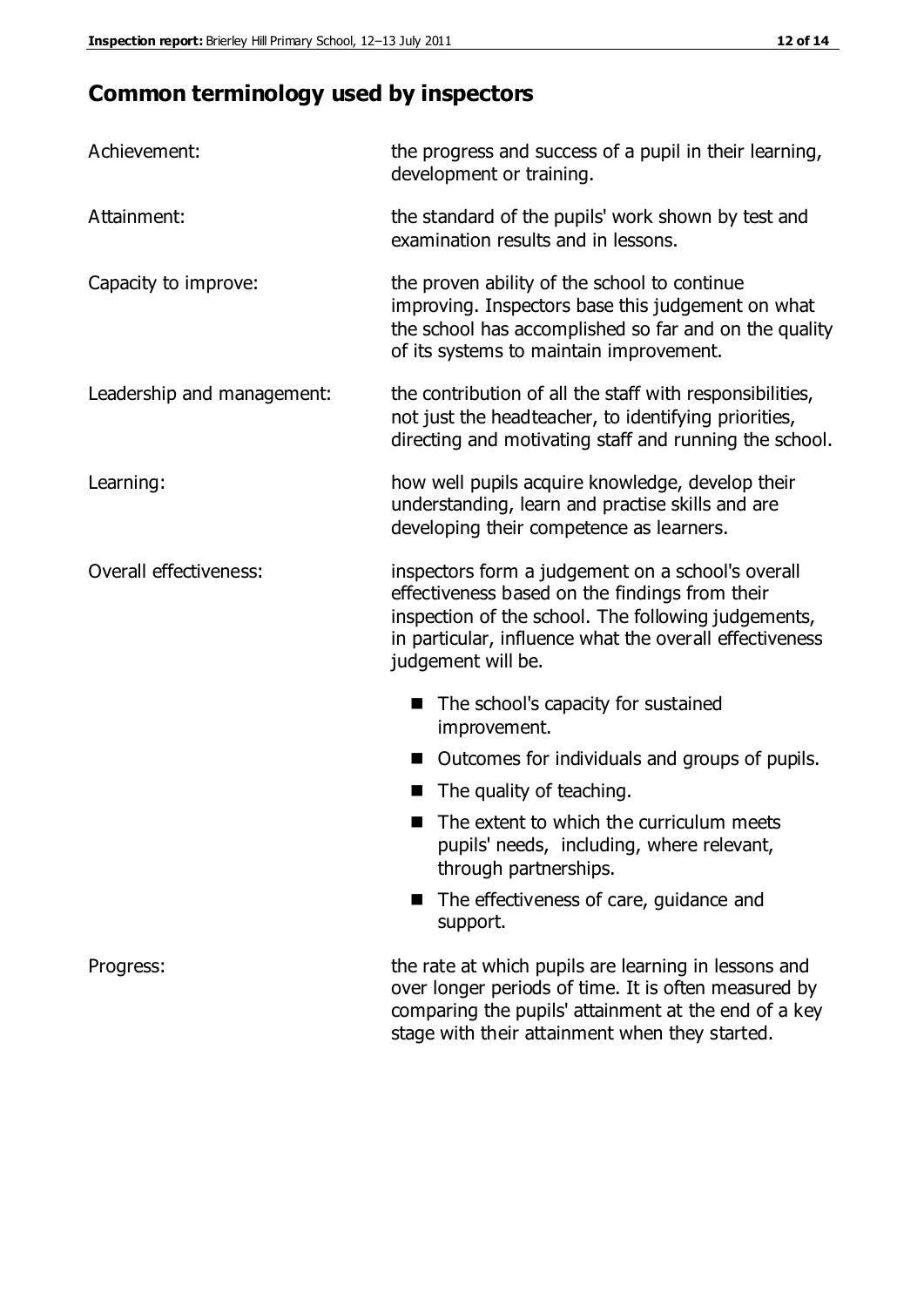### **This letter is provided for the school, parents and carers to share with their children. It describes Ofsted's main findings from the inspection of their school.**

14 July 2011

Dear Pupils

Thank you for making the inspectors so welcome when we visited your school. We enjoyed seeing you work hard in lessons and play so happily outside. Those who were kind enough to speak with us showed how much you like school. You say yours is a good school and we agree.

You behave well, listen carefully to your teachers and make good progress. You have a good understanding of how to live a healthy life and know how to stay safe. We were impressed with the way you take responsibility so well and help those who are lonely or sad. The school provides an interesting range of activities for you and you enjoy the many clubs at lunchtime and after school. Your teachers make learning fun and are good at helping you when you find things difficult. All staff at the school take good care of you. Those in charge of your school do a good job and work very closely with your parents and carers to help you get the best out of your time here.

Your leaders are always looking for ways to improve the school. These are the improvements we want them to make.

Improve your writing and make sure you to write as well in all subjects as you do in English lessons. You can do your part by doing your very best writing in all subjects.

Give you more opportunities to learn about how other people in this country and across the world live and worship.

Best wishes for the future.

Yours sincerely

Terry Elston Lead inspector